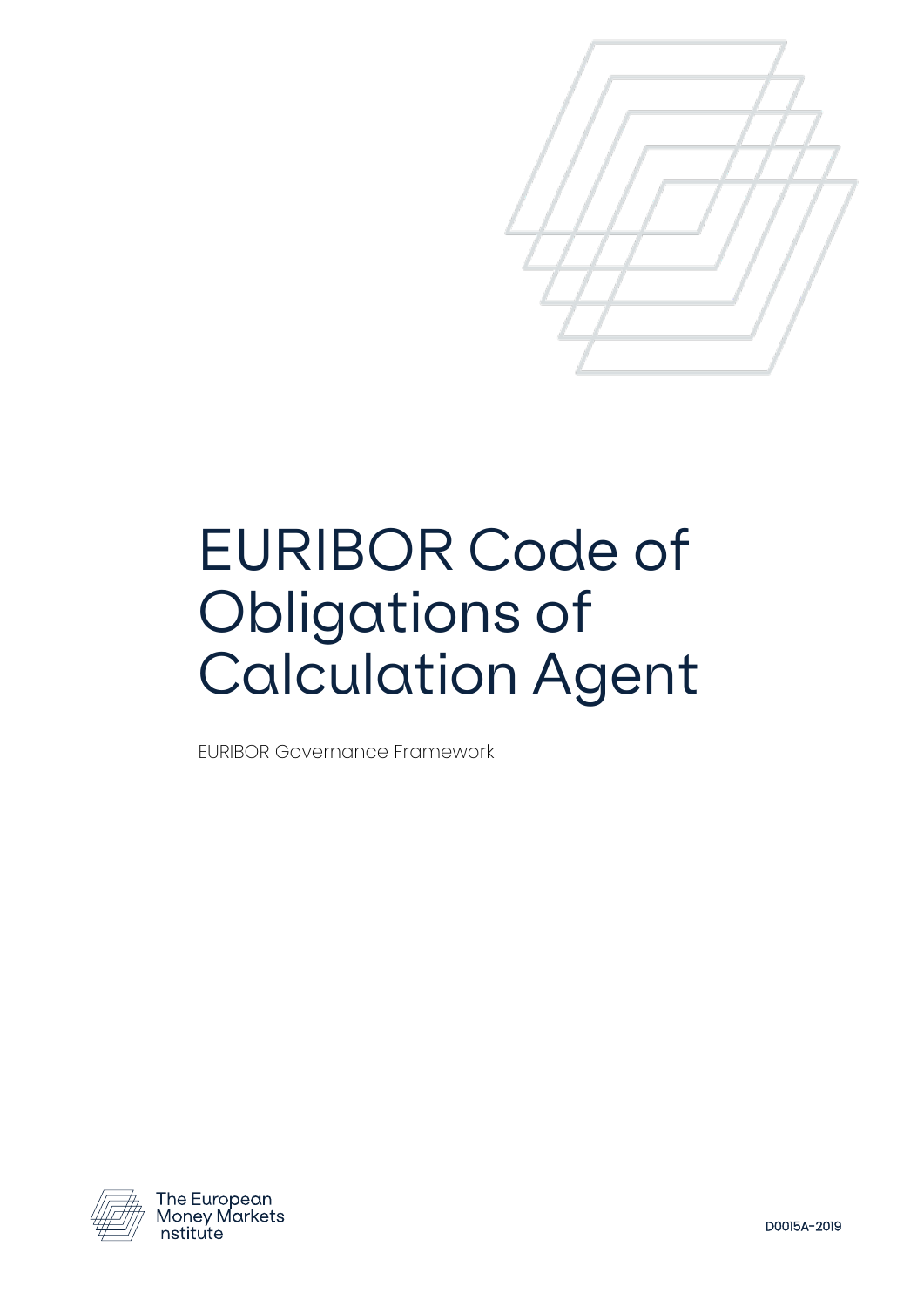# Document information

| Document title        | Code of Obligations of Calculation<br>Agent | Status:        | Final version |
|-----------------------|---------------------------------------------|----------------|---------------|
| <b>Business area</b>  | Benchmarks Governance                       |                |               |
| <b>EMMI</b> reference | D0015A-2019                                 |                |               |
| Sensitivity           | <b>Public Document</b>                      |                |               |
| Approval authority    | <b>EURIBOR Oversight Committee</b>          | Approval Date: | 23 01 2019    |
|                       | <b>Board of Directors</b>                   | Approval Date: | 31012019      |
|                       | General Assembly                            | Approval Date: | 31012019      |
|                       | <b>EURIBOR Oversight Committee</b>          | Approval Date: | 10 03 2021    |
|                       | <b>EURIBOR Oversight Committee</b>          | Approval Date: | 15 03 2022    |
|                       | <b>Board of Directors</b>                   | Approval Date: | 17 05 2022    |



The European<br>Money Markets<br>Institute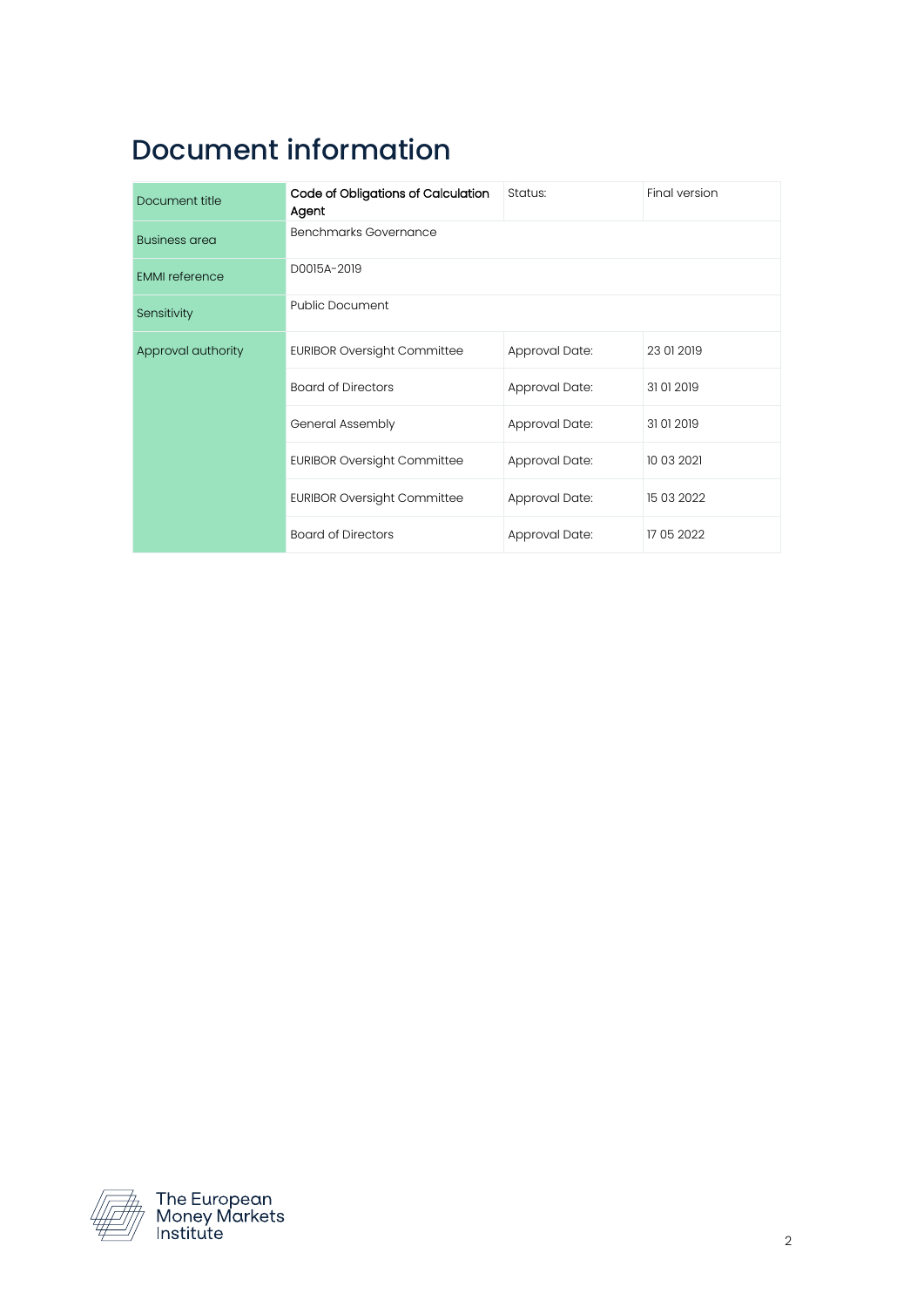# **Table of contents**

| $\overline{2}$ .      |      | 5 |
|-----------------------|------|---|
| 3.                    |      | 5 |
| $\mathcal{A}_{\cdot}$ |      | 5 |
|                       | 4.1. | 5 |
|                       | 4.2. |   |
|                       | 4.3. |   |
| 5.                    |      |   |
| 6                     |      |   |
| 7.                    |      |   |

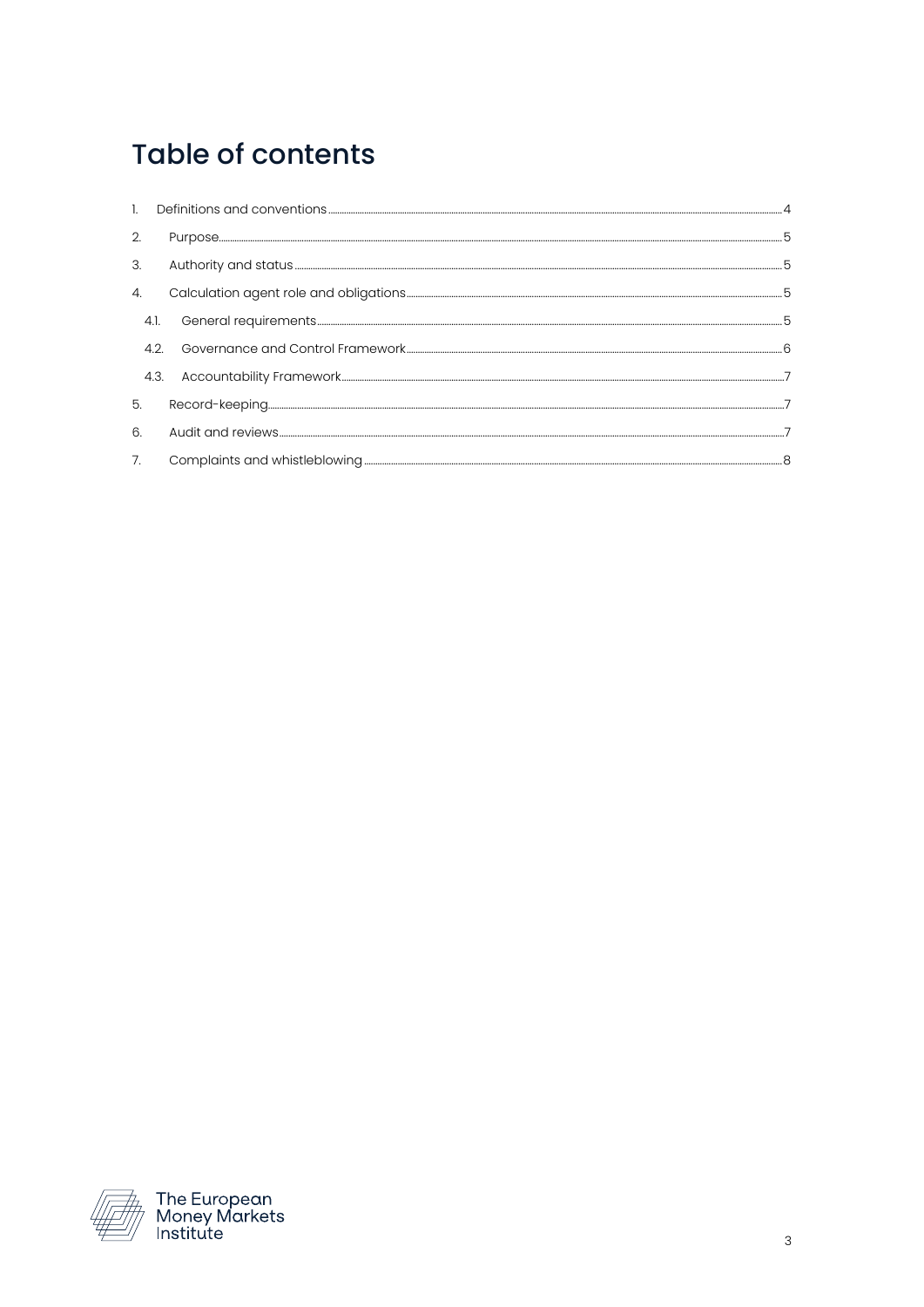#### <span id="page-3-0"></span>1. Definitions and conventions

- BMR Regulation (EU) 2016/1011 of the European Parliament and of the Council of 8 June 2016 on indices used as benchmarks in financial instruments and financial contracts or to measure the performance of investments funds and amending Directives 2008/48/EC and 2014/17/EU and Regulation (EU) No 596/2014.
- RTS Commission Delegated Regulation (EU) 2018/1637-1646 of 13 July 2018 supplementing Regulation (EU) 2016/1011 of the European Parliament and of the Council.
- GCC The Governance Code of Conduct sets out the governance arrangements and control framework established by EMMI, in its role as administrator of EURIBOR, for the provision of the benchmark.

#### Reference to regulatory requirements

For ease of reference, next to each paragraph in all documents of the EURIBOR Governance Framework, EMMI includes an explicit mention to the applicable EU BMR requirement, e.g.

BMR  $5, 3(c)$  Refers to article 5, paragraph 3, point  $(c)$  in the EU BMR.

Furthermore, in case the requirement arises from a regulatory technical standard (RTS) developed by ESMA, EMMI refers to the RTS by indicating the article for which it provides further specification, e.g.

RTS 5, 2.1 Refers to article 2.1 on the RTS further specifying the requirements in EU BMR article 5 on procedures and characteristics of the oversight function.

In case the corresponding RTS includes an annex complementing its main text, reference to the annex will be made applying the same logic, e.g.

Annex 5, 1 Refers to article 1 in the annex to the RTS article further specifying the requirements of EU BMR article 5.



The European<br>Money Markets Institute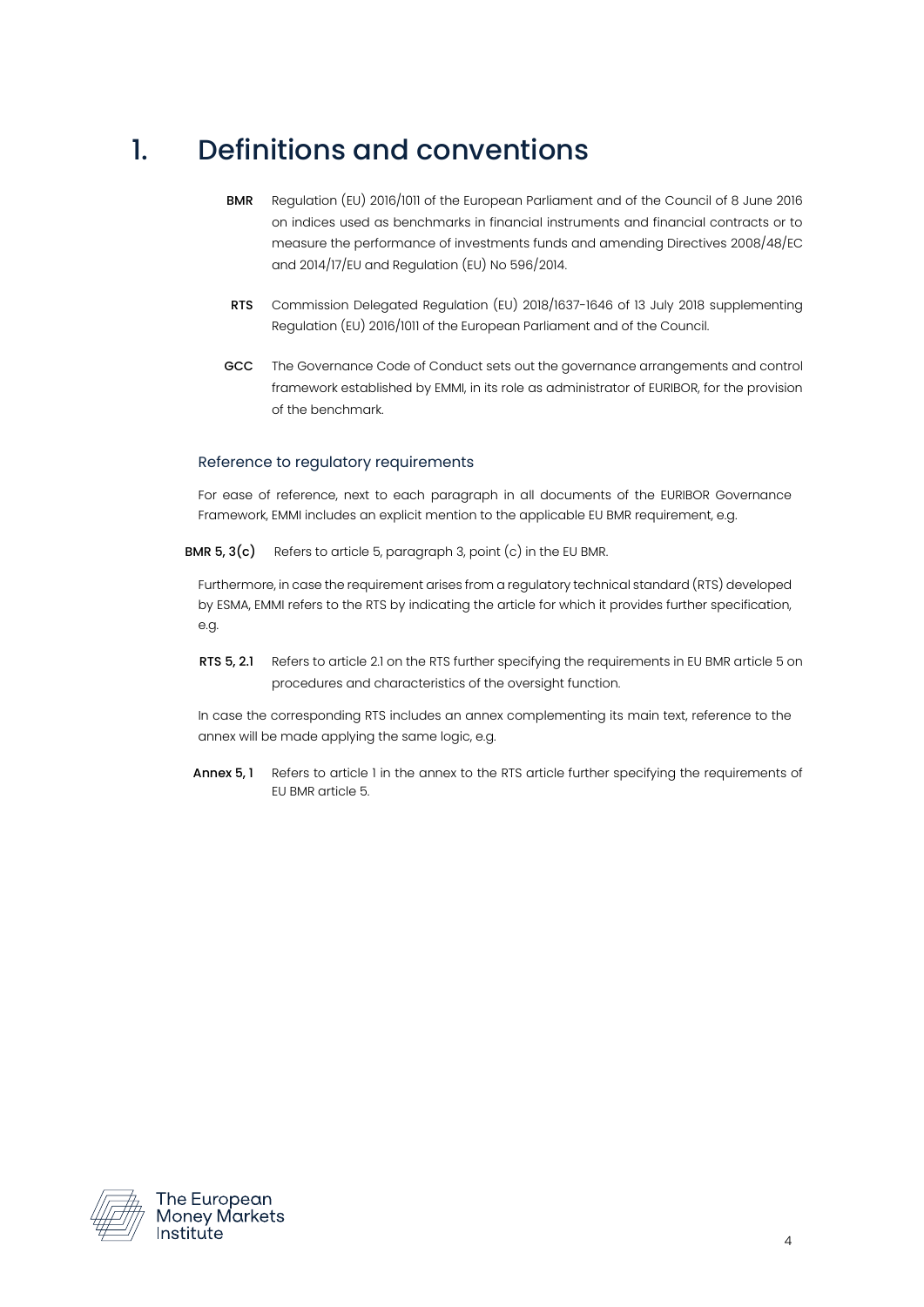# <span id="page-4-0"></span>2. Purpose

- BMR 10 The European Money Markets Institute (EMMI) as a Critical Benchmarks Administrator, has a responsibility of defining and implementing robust governance and control arrangements for functions that are outsourced in the provision of EURIBOR.
- BMR 10, 1 In particular, EMMI shall ensure that outsourced functions in the provision of EURIBOR do not materially impair EMMI's control over the provision of EURIBOR or the ability of its competent authorities to supervise EURIBOR.
	- BMR 10 The objective of the EURIBOR Code of Obligations of Calculation Agent ("COCA") is to set out the requirements for the EURIBOR Calculation Agent ("Calculation Agent") in acting as an agent of EMMI for the determination of EURIBOR.

#### <span id="page-4-1"></span>3. Authority and status

- **BMR 10** The COCA is an integral component of the Governance Framework and has been adopted on [31 January 2019] by EMMI's General Assembly ("General Assembly"), following a recommendation by EMMI's Board of Directors (" Board") and the EURIBOR Steering Committee ("Steering Committee"). It shall be reviewed if and when appropriate.
- **BMR 10, 1** The Calculation Agent must confirm compliance with the COCA to EMMI on an annual basis. The standards set in this COCA are additional to and do not supersede any relevant legislation, regulation or regulatory guidance applicable to EMMI. EMMI and the competent supervisory authorities should be notified of any potential inconsistencies between the COCA and such legislation or regulation

The standard set out in this COCA do not replace or supersede any requirement established contractually between EMMI and the Calculation Agent.

#### <span id="page-4-2"></span>4. Calculation agent role and obligations

#### <span id="page-4-3"></span>4.1. General requirements

- **BMR 10, 3(a)** The Calculation Agent must have the ability, capacity, and any authorisation required by law, to perform the calculation agent services reliably and professionally.
- RTS 13, 2.1 $(m)$  The Calculation Agent has the responsibility for the following:
	- a. the efficient and timely operation of the daily EURIBOR determination process as defined in the Benchmark Determination Methodology for EURIBOR (BDM), with due regard for upholding the quality of the benchmark determination;
	- b. pre- and post-calculation data controls defined by EMMI;



The European Monev Markets Institute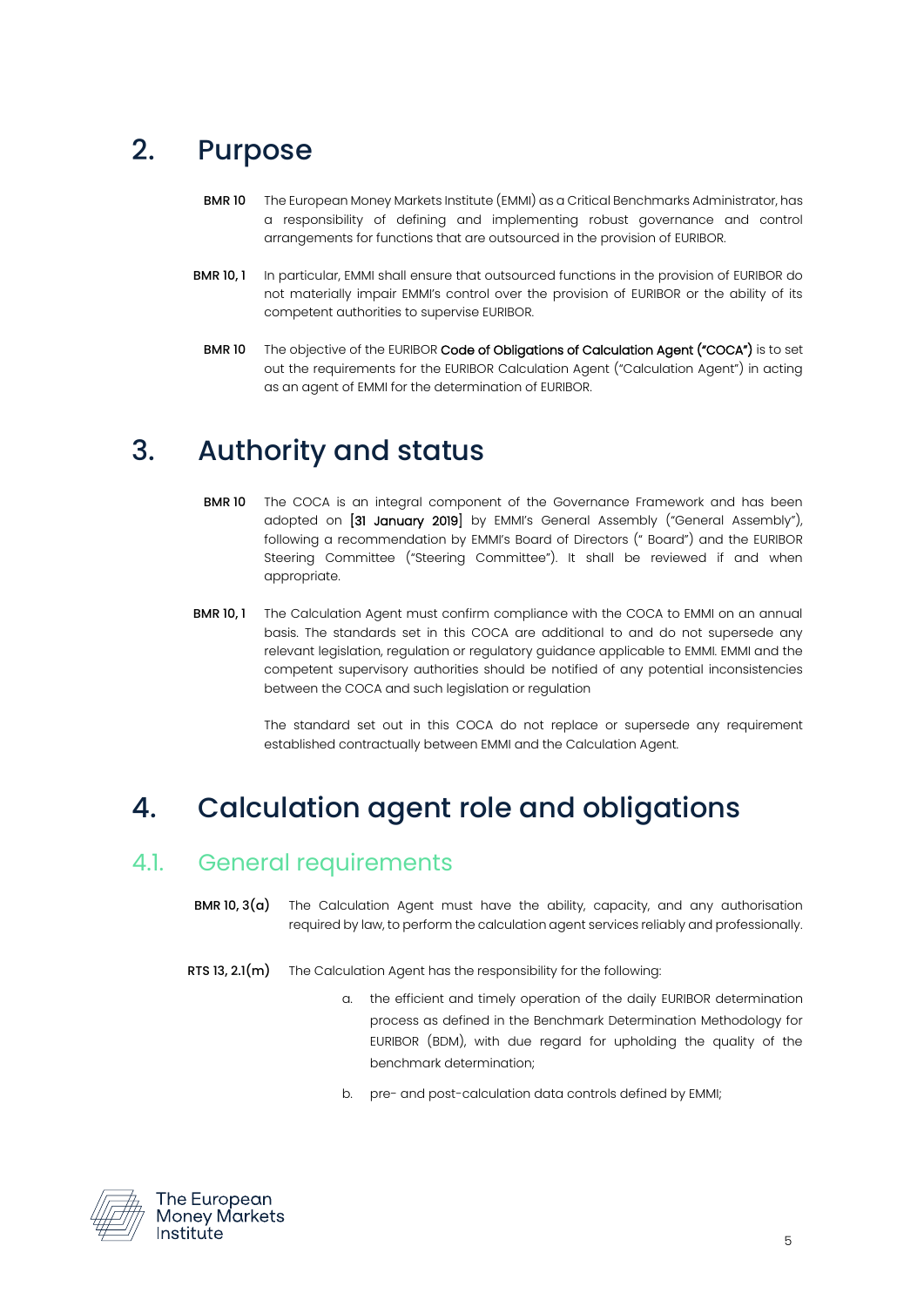- c. the accurate and timely dissemination of the calculated EURIBOR rates to the authorised Data Vendors for publication;
- d. the handling of access rights for authorised contributors to EURIBOR, in accordance with EMMI's instructions;
- e. the regular reporting to EMMI on the quality of data submissions, including absent or persistently erroneous submissions; and
- f. the record retention of daily calculation events, actions taken and communications with Panel Banks in accordance with the requirements set out in section 5.
- g. immediately escalate to EMMI any significant issue that occurs during the calculation of EURIBOR, including but not limited to, contingency, business continuity and disaster recovery scenarios, as detailed in the relevant policies and procedures.

The Calculation Agent may undertake further data analysis and quality roles for EMMI, in particular assisting in the post-calculation data controls performed by EMMI, using its expertise in these fields, provided that both parties agree on such responsibilities explicitly.

EMMI will provide the primary benchmark calculation infrastructure, however the Calculation Agent shall maintain the ability to collect, calculate and distribute EURIBOR for the cases when the primary infrastructure is unavailable.

The Calculation Agent must carry out the calculation agent services in compliance with applicable laws and regulations, as well as with relevant policies established by EMMI, as defined contractually.

BMR 10, 3(e) The Calculation Agent must report immediately to EMMI in case of any development that may have a material impact on its ability to carry out the calculation agent services effectively and in compliance with applicable law and regulatory requirements.

> The Calculation Agent shall cooperate with the relevant competent authorities in connection with the outsourced activities. The administrator and the relevant competent authorities shall have effective access to data related to the outsourced activities, as well as to the business premises of the Calculation Agent. The relevant competent authorities shall be able to exercise those rights of access.

#### <span id="page-5-0"></span>4.2. Governance and Control Framework

*BMR 10, 3(f)*

- *BMR 10, 1* To perform the responsibilities described above, the Calculation Agent should establish robust governance arrangements and control frameworks, including but not limited to:
	- a. establish its internal "Code of Conduct of Calculation Agent", detailing its governance processes and internal controls observed by the Calculation Agent with regard to EURIBOR determination;



The European **Money Markets** Institute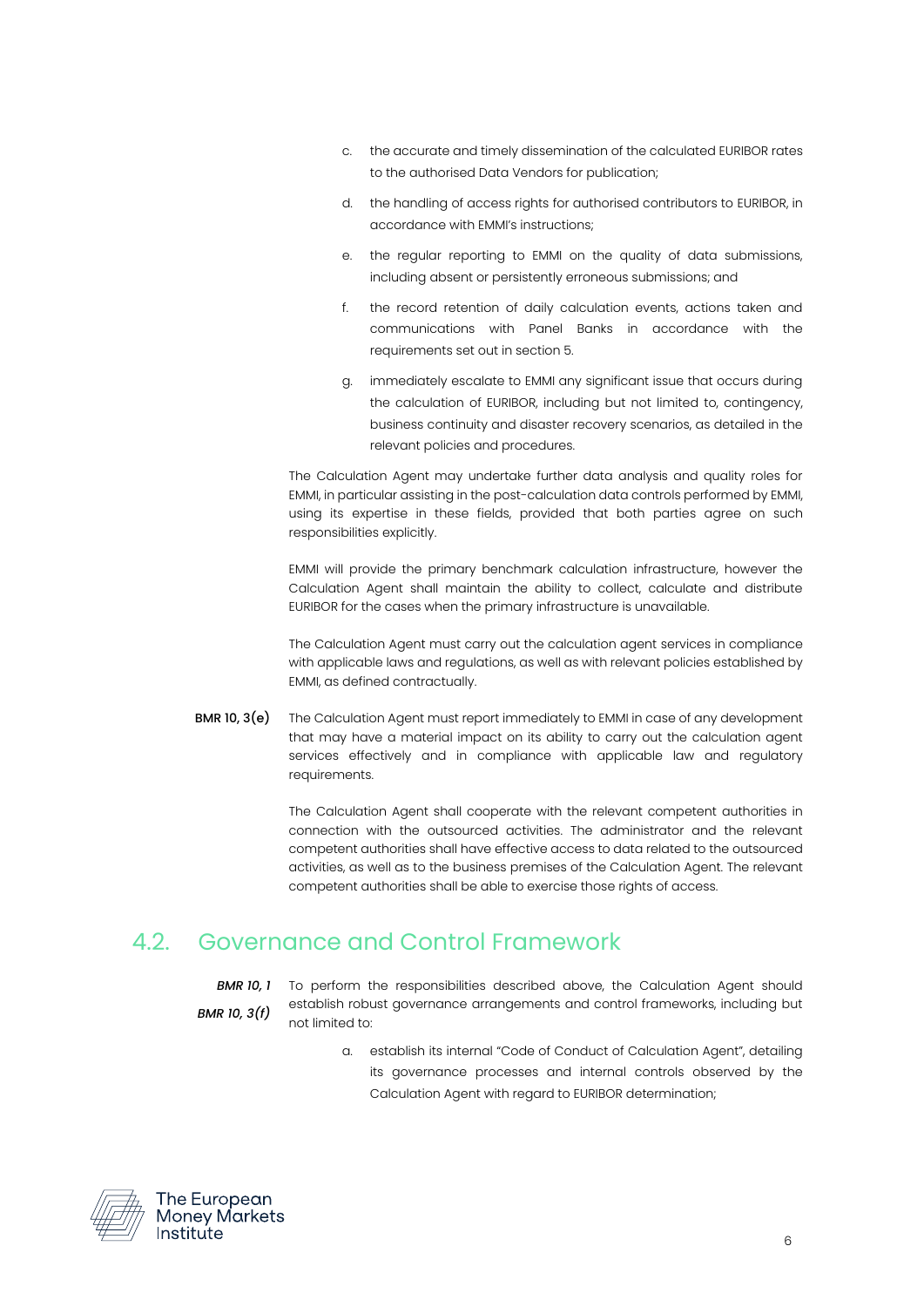- b. maintain a documented oversight process for the determination of EURIBOR, with accountable named managers of appropriate seniority;
- c. develop and maintain robust systems and operational infrastructures, with appropriate resiliency including a disaster recovery capability, in order to ensure the consistent and timely determination of EURIBOR;
- d. establish and maintain policies and procedures for handling and making appropriate disclosure and correction of operational, computational or other errors which may affect the level of the published EURIBOR rates;
- e. establish policies and procedures to maintain high standards for confidentiality and data protection in relation to its role as Calculation Agent;
- f. establish and maintain policies and procedures to identify and to prevent or manage conflicts of interest in relation to its role as Calculation Agent;
- g. establish clear communication processes with EMMI;
- h. Establish a reporting framework on the quality of the EURIBOR determination process – including contributions of input data by Panel Banks - as defined in the relevant policies and procedures.

#### <span id="page-6-0"></span>4.3. Accountability Framework

The Calculation Agent should have in place an accountability framework, covering the following process in relation to its activities as EURIBOR calculating agent: recordkeeping; auditing and review; complaints.

#### <span id="page-6-1"></span>5. Record-keeping

The Calculation Agent shall develop and maintain its own record-keeping policy that must comply with EMMI's record-keeping policy.

The record-keeping obligations of the Calculation Agent shall be detailed in a Service Level Agreement between the Agent and EMMI.

#### <span id="page-6-2"></span>6. Audit and reviews

The Calculation Agent should have in place internal reviews and audit arrangements to provide assurance on the effectiveness of the controls in place, taking into consideration its responsibility as EURIBOR Calculation Agent and its core processes and procedures.



The European **Money Markets** Institute